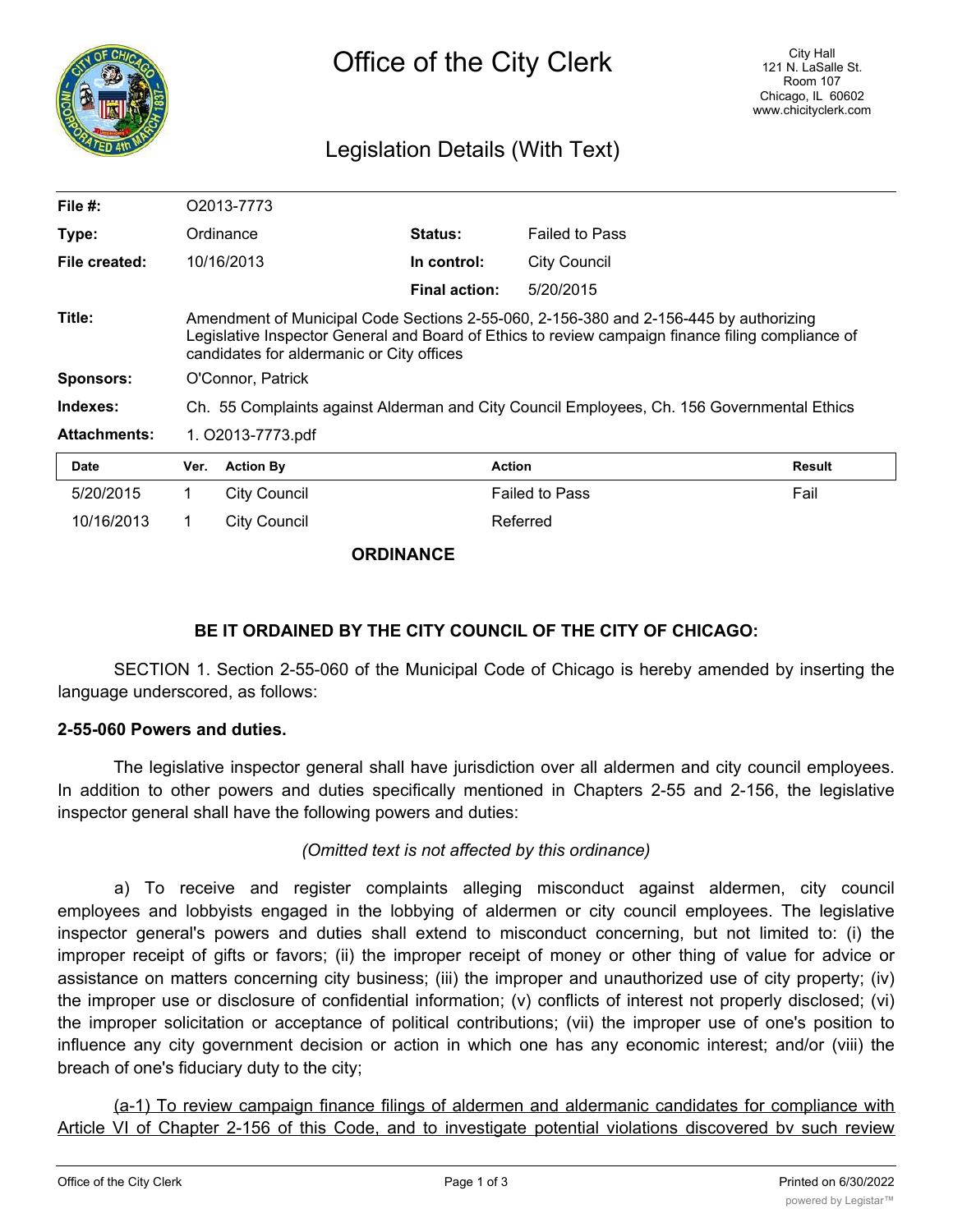following a finding of reasonable cause or issuance of a letter of direction by the board of ethics;

b) To investigate signed and sworn complaints alleging misconduct against aldermen and city council employees only upon a finding of reasonable cause or issuance of a letter of direction by the board of ethics. The legislative inspector general may exercise appropriate discretion in determining whether to petition the board of ethics for a finding of reasonable cause and act upon any particular complaint or conduct, except where otherwise directed by the board of ethics;

*(Omitted text is not affected by this ordinance)*

SECTION 2. Sections 2-156-380 and 2-156-445 of the Municipal Code of Chicago are hereby amended by deleting the language struck through and by inserting the language underscored, as follows:

Page 1 of 2

#### **2-156-380 Powers and duties.**

In addition to other powers and duties specifically mentioned in this chapter, the board of ethics shall have the following powers and duties:

(Omitted text is not affected by this ordinance)

(n) to receive conflict of interest disclosures from any city employee or official, including aldermen;

(n-1) to review campaign finance filings by the mayor, the city clerk, the city treasurer and candidates for any of these offices for compliance with Article VI of this Chapter, and to refer potential violations discovered by such review to the inspector general as a complaint;

(o) to recommend polices, procedures and practices designed to ensure compliance with any federal, state or local law or regulation or any of the city's compliance-related polices and internal controls.

#### **2-156-445 Limitation of contributing to candidates and elected officials.**

(Omitted text is not affected by this ordinance)

(d) Any person who solicits<sup>^</sup> ©f accepts, offers or makes a financial contribution with knowledge that such contribution violates the limits set forth in this section shall be subject to the penalty provided in Article VII of this Chapter; provided, however, such person shall not be deemed in violation of this section if such person returns or reguests in writing the return of such financial contribution within 10 calendar days ofthe recipient's or contributor's knowledge ofthe violation.

SECTION 3. The Board of Ethics is hereby authorized to transfer unconcluded campaign finance filing investigations that it commenced before July 1, 2013 to the city's Inspector General or Legislative Inspector General, as appropriate. For unconcluded campaign finance filing investigations that the Board of Ethics commenced before July 1, 2013, the two-year investigation time period referenced in subsections 2-55-080(i) and 2-56-050(b)(3) of the Municipal Code of Chicago shall start on the effective date of this ordinance.

SECTION 4. This ordinance shall take effect upon passage and approval.